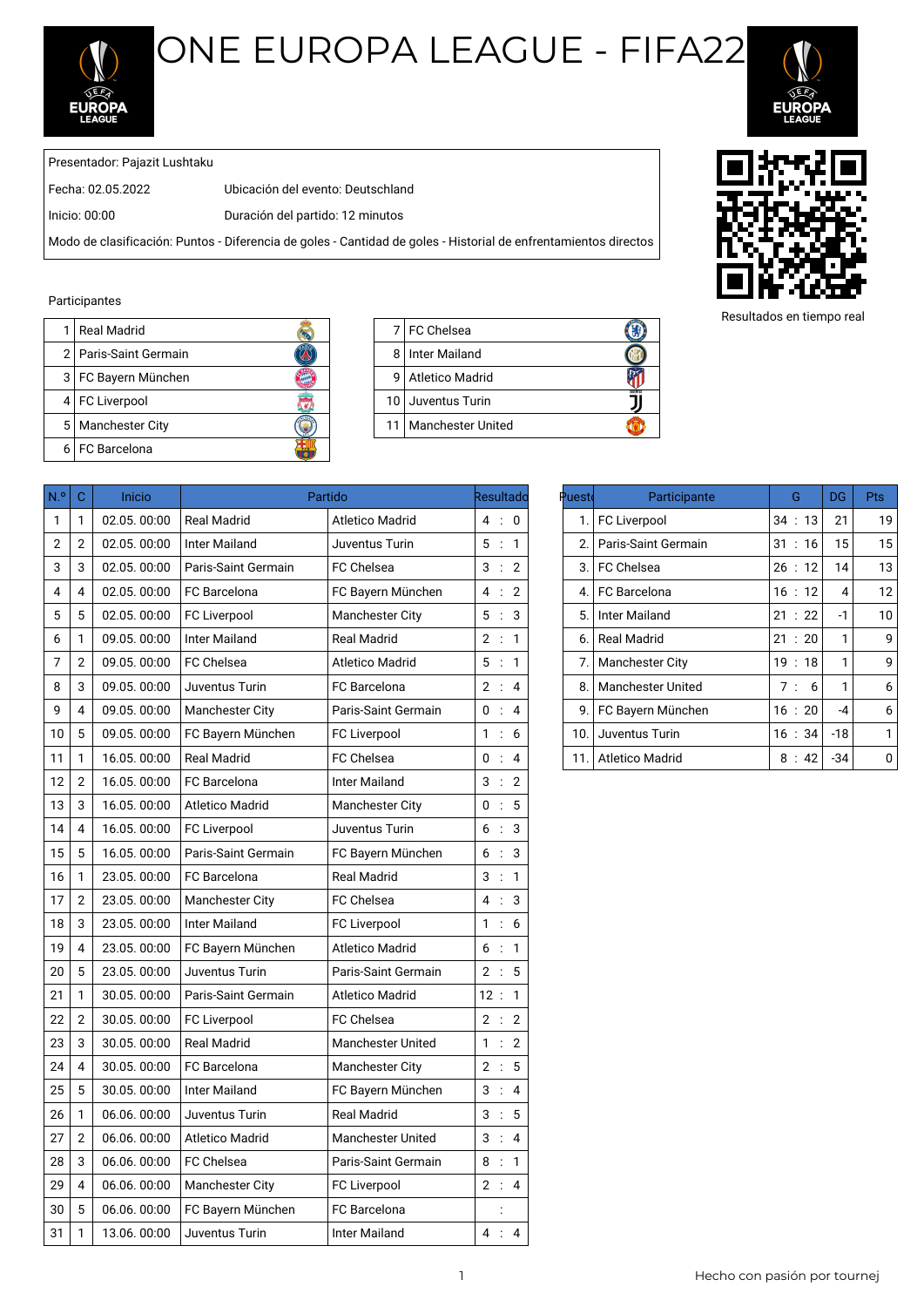ONE EUROPA LEAGUE - FIFA22





| 32 | 2 | 13.06.00:00 | <b>Atletico Madrid</b>   | <b>Real Madrid</b>       | $\overline{2}$ | $\vdots$       | 6              |
|----|---|-------------|--------------------------|--------------------------|----------------|----------------|----------------|
| 33 | 3 | 13.06.00:00 | <b>Manchester United</b> | <b>FC Chelsea</b>        | 1              | $\ddot{\cdot}$ | $\overline{2}$ |
| 34 | 4 | 13.06.00:00 | Paris-Saint Germain      | <b>Manchester City</b>   |                |                |                |
| 35 | 5 | 13.06.00:00 | <b>FC Liverpool</b>      | FC Bayern München        |                |                |                |
| 36 | 1 | 20.06.00:00 | FC Barcelona             | Juventus Turin           |                | $\vdots$       |                |
| 37 | 2 | 20.06.00:00 | <b>Real Madrid</b>       | Inter Mailand            | 3              |                | 4              |
| 38 | 3 | 20.06.00:00 | Manchester City          | <b>Manchester United</b> |                |                |                |
| 39 | 4 | 20.06.00:00 | FC Bayern München        | Paris-Saint Germain      |                |                |                |
| 40 | 5 | 20.06.00:00 | Juventus Turin           | FC Liverpool             | 1              | $\vdots$       | 5              |
| 41 | 1 | 27.06.00:00 | <b>Inter Mailand</b>     | FC Barcelona             |                | $\vdots$       |                |
| 42 | 2 | 27.06.00:00 | FC Chelsea               | <b>Real Madrid</b>       |                |                |                |
| 43 | 3 | 27.06.00:00 | <b>Manchester United</b> | FC Bayern München        |                | $\vdots$       |                |
| 44 | 4 | 27.06.00:00 | Paris-Saint Germain      | Juventus Turin           |                |                |                |
| 45 | 5 | 27.06.00:00 | FC Liverpool             | <b>Inter Mailand</b>     |                | $\vdots$       |                |
| 46 | 1 | 04.07.00:00 | <b>Real Madrid</b>       | FC Barcelona             |                | $\vdots$       |                |
| 47 | 2 | 04.07.00:00 | Juventus Turin           | <b>Manchester United</b> |                | $\vdots$       |                |
| 48 | 3 | 04.07.00:00 | <b>Inter Mailand</b>     | Paris-Saint Germain      |                | $\vdots$       |                |
| 49 | 4 | 04.07.00:00 | FC Barcelona             | FC Liverpool             |                |                |                |
| 50 | 5 | 04.07.00:00 | <b>Manchester City</b>   | <b>Real Madrid</b>       |                | $\vdots$       |                |
| 51 | 1 | 11.07.00:00 | FC Chelsea               | FC Bayern München        |                | $\vdots$       |                |
| 52 | 2 | 11.07.00:00 | <b>Atletico Madrid</b>   | Juventus Turin           |                | $\vdots$       |                |
| 53 | 3 | 11.07.00:00 | <b>Manchester United</b> | <b>Inter Mailand</b>     |                | $\vdots$       |                |
| 54 | 4 | 11.07.00:00 | Paris-Saint Germain      | FC Barcelona             |                | $\ddot{\cdot}$ |                |
| 55 | 5 | 11.07.00:00 | <b>Real Madrid</b>       | FC Liverpool             |                | $\vdots$       |                |
| 56 | 1 | 18.07.00:00 | FC Bayern München        | <b>Manchester City</b>   |                | $\vdots$       |                |
| 57 | 2 | 18.07.00:00 | Juventus Turin           | FC Chelsea               |                | $\vdots$       |                |
| 58 | 3 | 18.07.00:00 | <b>Inter Mailand</b>     | Atletico Madrid          |                | $\vdots$       |                |
| 59 | 4 | 18.07.00:00 | <b>FC</b> Barcelona      | Manchester United        |                | $\vdots$       |                |
| 60 | 5 | 18.07.00:00 | FC Liverpool             | Paris-Saint Germain      |                | $\vdots$       |                |
| 61 | 1 | 25.07.00:00 | FC Bayern München        | Real Madrid              |                | $\ddot{\cdot}$ |                |
| 62 | 2 | 25.07.00:00 | <b>Manchester City</b>   | Juventus Turin           |                |                |                |
| 63 | 3 | 25.07.00:00 | FC Chelsea               | <b>Inter Mailand</b>     |                |                |                |
| 64 | 4 | 25.07.00:00 | <b>Atletico Madrid</b>   | FC Barcelona             |                |                |                |
| 65 | 5 | 25.07.00:00 | <b>Manchester United</b> | FC Liverpool             |                |                |                |
| 66 | 1 | 01.08.00:00 | <b>Real Madrid</b>       | Paris-Saint Germain      |                | $\vdots$       |                |
| 67 | 2 | 01.08.00:00 | Juventus Turin           | FC Bayern München        |                | $\vdots$       |                |
| 68 | 3 | 01.08.00:00 | <b>Inter Mailand</b>     | <b>Manchester City</b>   |                |                |                |
| 69 | 4 | 01.08.00:00 | FC Barcelona             | FC Chelsea               |                |                |                |
| 70 | 5 | 01.08.00:00 | FC Liverpool             | <b>Atletico Madrid</b>   |                | $\vdots$       |                |
| 71 | 1 | 08.08.00:00 | Paris-Saint Germain      | Manchester United        |                | $\vdots$       |                |
| 72 | 2 | 08.08.00:00 | <b>Manchester United</b> | <b>Real Madrid</b>       |                | $\vdots$       |                |
| 73 | 3 | 08.08.00:00 | Atletico Madrid          | Paris-Saint Germain      |                |                |                |
| 74 | 4 | 08.08.00:00 | FC Chelsea               | FC Liverpool             |                | $\ddot{\cdot}$ |                |
| 75 | 5 | 08.08.00:00 | Manchester City          | FC Barcelona             |                | $\ddot{\cdot}$ |                |